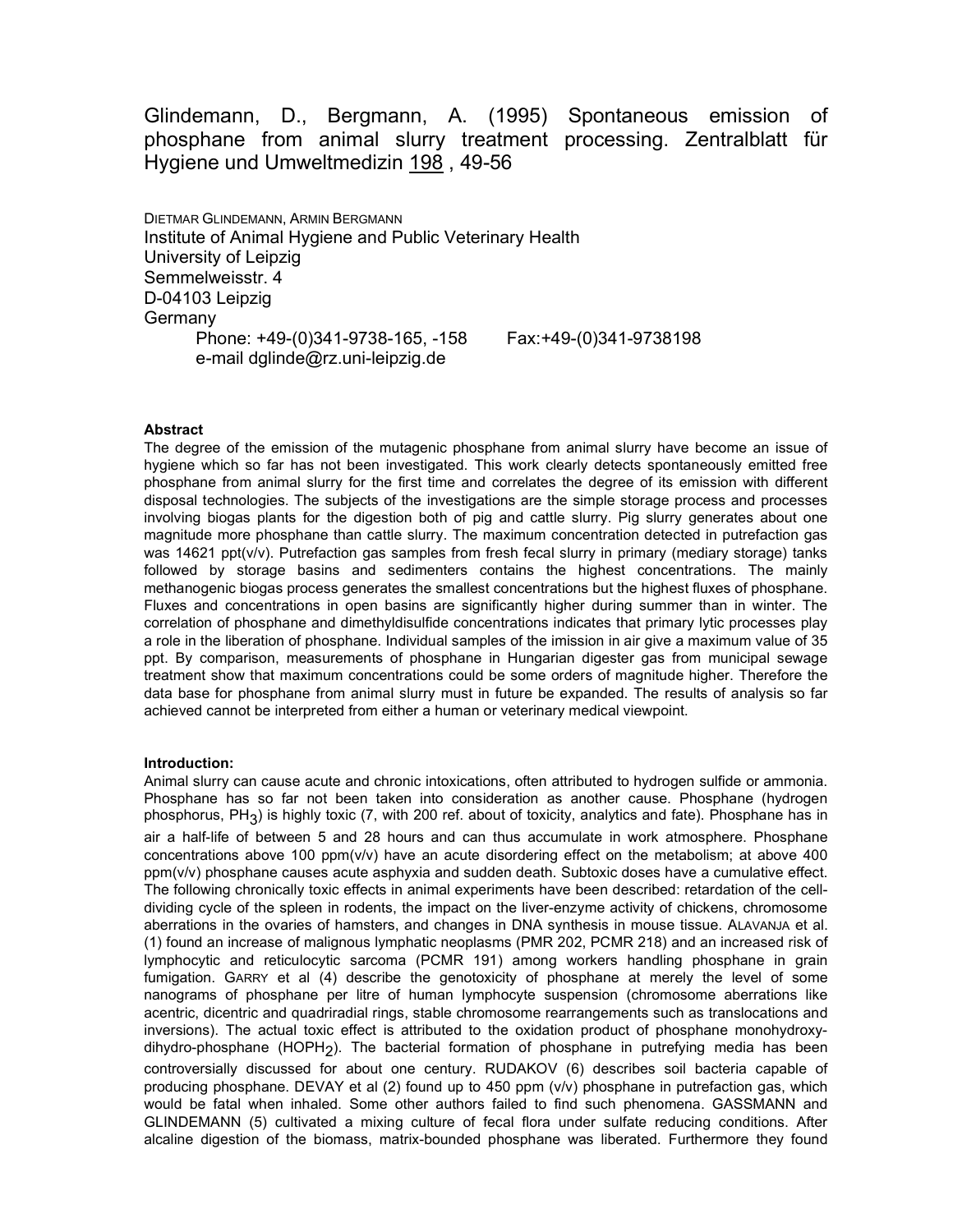phosphane after alkaline digestion of faeces and slurry. The degree of the emission of the toxic and mutagenic phosphane from animal slurry have become an issue of hygiene which so far has not been investigated (2). The present work observes whether free phosphane is emitted from slurry spontaneously and how this emission depends on the type and process stages of treatment technology. The biogas plants investigated are the largest (pig slurry) and one of the most modern (cattle slurry) in Europe. Toxicological investigations are not subject of this work.

### Material and methods:

### Types of gas samples, methods of their obtainment:

Biogas (digester gas, fermentation gas) is the product of regulated methanogenesis in closed anaerobic digestion tanks or fermenters. It flows by means of its own overpressure into sampling bags. Putrefaction gas is the product of several unregulated, mainly anaerobic lysis and digestion processes in open sedimenters, tanks or basins. It has to be accumulated in swimming funnels prior to mixing with air and flows into sample bags as result of the hydrostatic pressure of the liquid replaced in the funnel. Polluted air around emission sources is mainly working atmosphere which is pressured by pumps into sample bags. Such air samples are of limited use because of the uncontrollable influences of atmospheric motions. Accumulated air is an artificial air sample simulating a high accumulation of phosphane in the air above an emission source (basin) under a low layer of atmospheric inversion. The sampling funnel of

about 0.2  $\text{m}^2$  containing 10 litres of clean air was placed upon the surface of the bassin for 10 minutes. Sample preparation: All gas samples were transported in Tedlar sampling bags. Hydrogen sulfide and carbon dioxide were removed prior to analysis by alkaline washing with the lime Drägersorb 400 (DRÄGER AG, Lübeck, Germany).

Trace analysis of phosphane by gas chromatography: The HP 5890 II gas chromatograph was equipped with a thermionic nitrogen phosphorus detector (NPD). Simultaneous flame photometric detection (FPD) in phosphoric modus served in selected cases to verify the identity of phosphane. Moreover the identity of phosphane was proved by comparing the retention time on columns Poraplot U, S and Plot Al<sub>2</sub>O<sub>3</sub>/Na<sub>2</sub>SO<sub>4</sub>. The standard column Poraplot Q (Chrompack) was 10 m long with 0.32 µm ID. The gas samples of mostly 5 - 50 ml were cryo-trapped to remove the matrix methane or air and to focus the phosphane peak. The detection limit was 0.1 ppt(v/v) for 50 ml samples and 0.01 for 500ml. Concentration was estimated by comparison with a standard. Each sample was measured twice with a maximum deviation of about 20%. Concentration of dimethyl disulfide (DMDS) by gas chromatography: The HP 5890 II gaschromatograph was equipped with flame photometric detection in sulfuric modus. The 100 µl gas samples were injected by a syringe without focusing. The detection limit was 0.1 ppm(v/v). Hydrid-value: This summary effect of easily oxidizable basic and neutral hydrides (phosphane, arsane etc.) was measured with an electrochemical hydride sensor PAC PH3 (DRÄGER AG, Lübeck). The minimum display value is nominally 0,01 ppm(v/v).

### Characterization of plants observed:

A) Cattle slurry and biogas processing: A flow of 100  $\text{m}^3$ /d fresh slurry after short storage in an open primary tank (gas sample in the table described as "putrefaction gas, primary tank") is digested in two serial closed anaerobic fermenters (biogas, fermenter 1 and 2). The biogas of both fermenters (mixed biogas before refining) i cleaned (mixed biogas after refining) prior to usage for energy generation. The digested slurry is separated with a centrifuge into a solid and a liquid phase. The solid undergoes anaerobic rotting in storage piles (interstitial gas).

B) Pig slurry and biogas processing: A flow of 200 m<sup>3</sup>/d fresh slurry after sedimentation (putrefaction gas, sedimenter 1) and centrifugation of the solid phase (interstitial gas, solid phase, fresh) with a centrifuge is digested in an 8,000  $m^3$  closed anaerobic fermenter (biogas, fermenter 1). After sedimentation (putrefaction gas, sedimenter 2) The digested slurry is stored for a long time in an open basin (putrefaction gas, basin 8). The liquid phase of sedimenter 2 is additionally digested in a closed aerobic fermenter (process air). The solid phase from the centrifuge undergoes anaerobic rotting (interstitial gas, solid phase, rotting) in storage piles.

C) Pig slurry and simple storage processing: A flow of 40  $\text{m}^3$ /d fresh slurry is stored in an open primary tank (putrefaction gas) and then in an open storage basin (putrefaction gas). The surface of the primary tank is covered with a floating layer of porous clay (tank 1) or straw (tank 2). D) is similar to C) but without floating layer.

# Experimental results:

Table 1 contains the concentrations and fluxes of phosphane from anaerobic emission sources. The flux of phosphane from open tanks is the quotient of the daily accumulated gas volume and the funnel area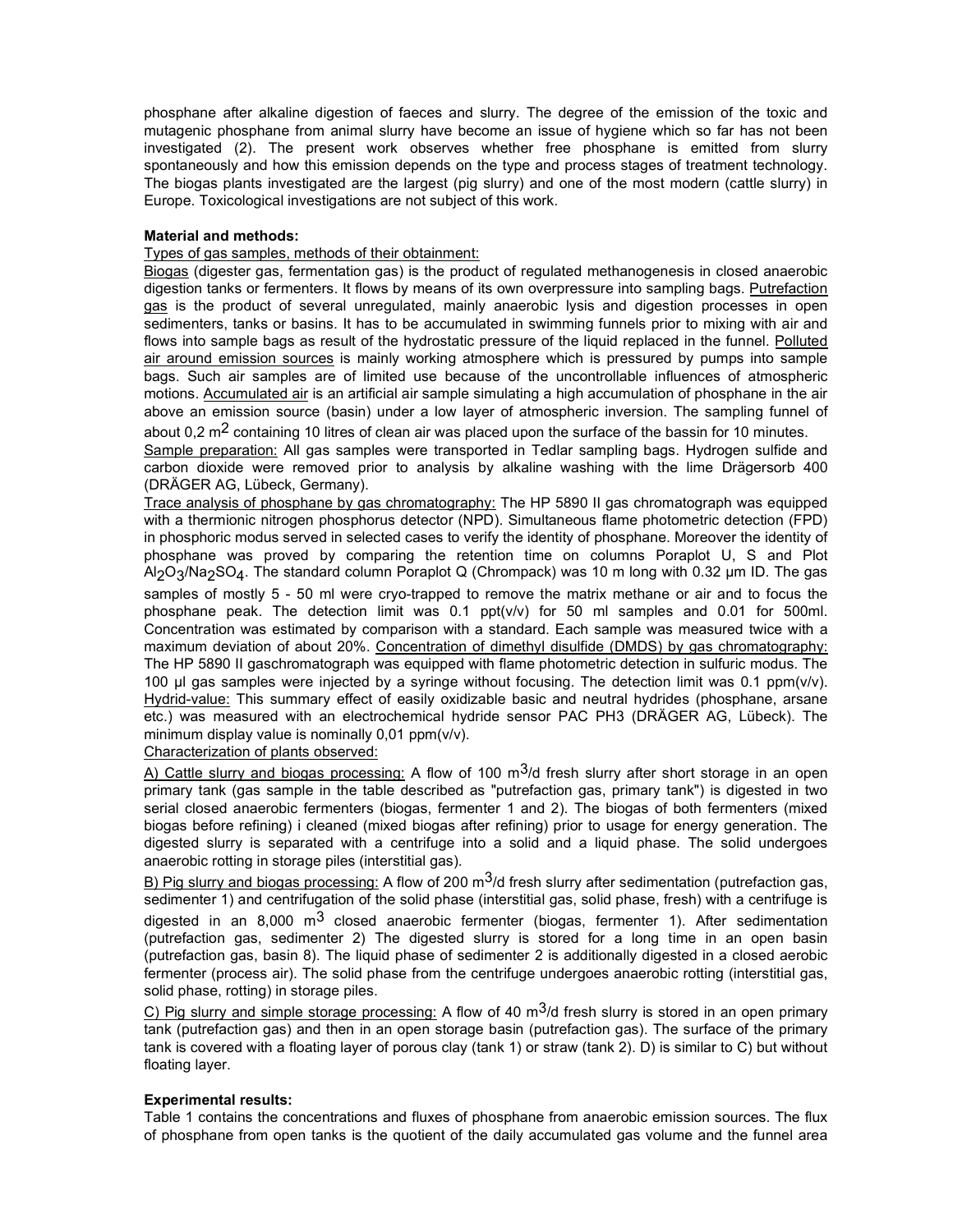multiplied by the whole area of the tank and the concentration of phosphane. The flux of phosphane from fermenters is the volume of biogas produced daily multiplied by the concentration of phosphane. Table 2 contains the concentration of phosphane imission into the work atmosphere near the emission sources.

Table 3 compares the concentrations of phosphane in primary tanks and storage basins of two plants with simple storage processing over a time interval from May to July 1994, correlated with the concentration of dimethyl disulfide and hydride value. The variation of floating layers takes place inside the sampling funnel.

### Discussion of results:

Anaerobic emission sources: (table 1) pig slurry generates higher concentrations and fluxes of phosphane than cattle slurry. The concentration in biogas is much lower than in putrefaction gas from the storage and sedimenting stages. The flux in biogas is much higher than in putrefaction gas from the same plant. In the case of pig slurry, the concentration of phosphane in putrefaction gas from simple storage processing is generally higher than in putrefaction gas from stages in plants with biogas processing. The (absolute) fluxes of phosphane in table 1 divided by the flux of slurry would give specific fluxes in µg phosphane per day and  $m<sup>3</sup>$  slurry. The quotient of specific fluxes of biogas processing and simple processing would be lower than the quotient of absolute fluxes. The emission of phosphane decreases from summer to winter, corresponding to the expectations of a microbial cause. This decline is more markedly expressed by fluxes than by concentrations.

Imission into the working atmosphere (table 2): The maximum concentration of phosphane was 35,3 ppt(v/v) in process air from an aerobic digester for anaerobic digested slurry in plant B. The other values are relatively low because the biogas (the main source) is burned before imission into the atmosphere.

Comparison of putrefaction gas from primary and storage tanks for pig slurry and the correlation of phosphane with dimethyl disulfide (DMDS) and hydride-value (table 3): The concentration of phosphane in the plants with storage technology is comparably high in primary tanks . During sampling in plant C, the influence of odor-minimizing floating layers of porous clay or straw inside the sampling funnel on the concentration of phosphane was tested. DMDS is generated during the putrefying lysis of microorganisms and a correlation with phosphane (comparison of averages) indicates a relation between the lysis of fecal bacteria and liberated phosphane. DMDS was not detected in biogas which contains lower concentrations of phosphane. The hydride value correlated with phosphane could be interpreted as indicating the presence of other interesting neutral or basic easily oxidizable hydrides.

Basis for simple technological strategies to reduce the emission of phosphane: The emission of phosphane from slurry can be reduced by biogas processing where the phosphane is burned before imission into the atmosphere. Simple open storage processing is more problematic than biogas processing. Fresh fecal matter which contains matrix-bounded phosphane (5) should not come into longterm contact with sedimented old active sludge in open tanks; alternatively, this old sludge should not be allowed to accumulate.

The concentrations and fluxes of free phosphane from animal slurry were much lower than expected after the remarkable results of others studying municipal sewage processing (3). In order to achieve a conclusive assessment of the problem of phosphane from slurry, we will extend our investigations, to a higher number of samples and toxic trace components. Other future work will be related to the causes and the manipulation of this phosphane. The results of analysis so far achieved cannot be interpreted from either human or veterinary medical viewpoint.

Acknowledgement: This work is supported by the Ministry for Education, Science, Research and Technology as by the Centre for Environmental Research Leipzig-Halle Ltd. and is part of joint project work with the Centre for Environmental Research Leipzig-Halle Ltd, Department of Remediation Research.

### Literature:

- 1. Alavanja, M.C.R., Rush, G.A., Stewart, P., Blair, A. (1987) Proportionate mortality study of workers in the grain industry. J.Nat.Cancer Inst. 78, 247-252
- 2. Bergmann, A., Glindemann, D. und Stein, M.: Zur Epidemiologie, Entstehung und Bedeutung von Phosphan bei der Güllebehandlung. Tagungsband des 21.Kongresses der Deutschen Veterinärmedizinischen Gesellschaft in Bad Nauheim 21.-24.3.1995
- 3. Devai, I., Felföldy, L., Wittner, I. und Plosz, S.: Detection of Phosphine: New Aspects of the Phosphorus Cycle in the Hydrosphere. Nature, 333 (1988) 343-345
- 4. Garry, V.F., Griffith, J., Danzl, T.J., Nelson, R.L., Whorton, E.B., Krueger, L.A. und Cervenka, J.: Human Genotoxicity: Pesticide Applicators and Phosphine. Science, 246 (1989) 251-255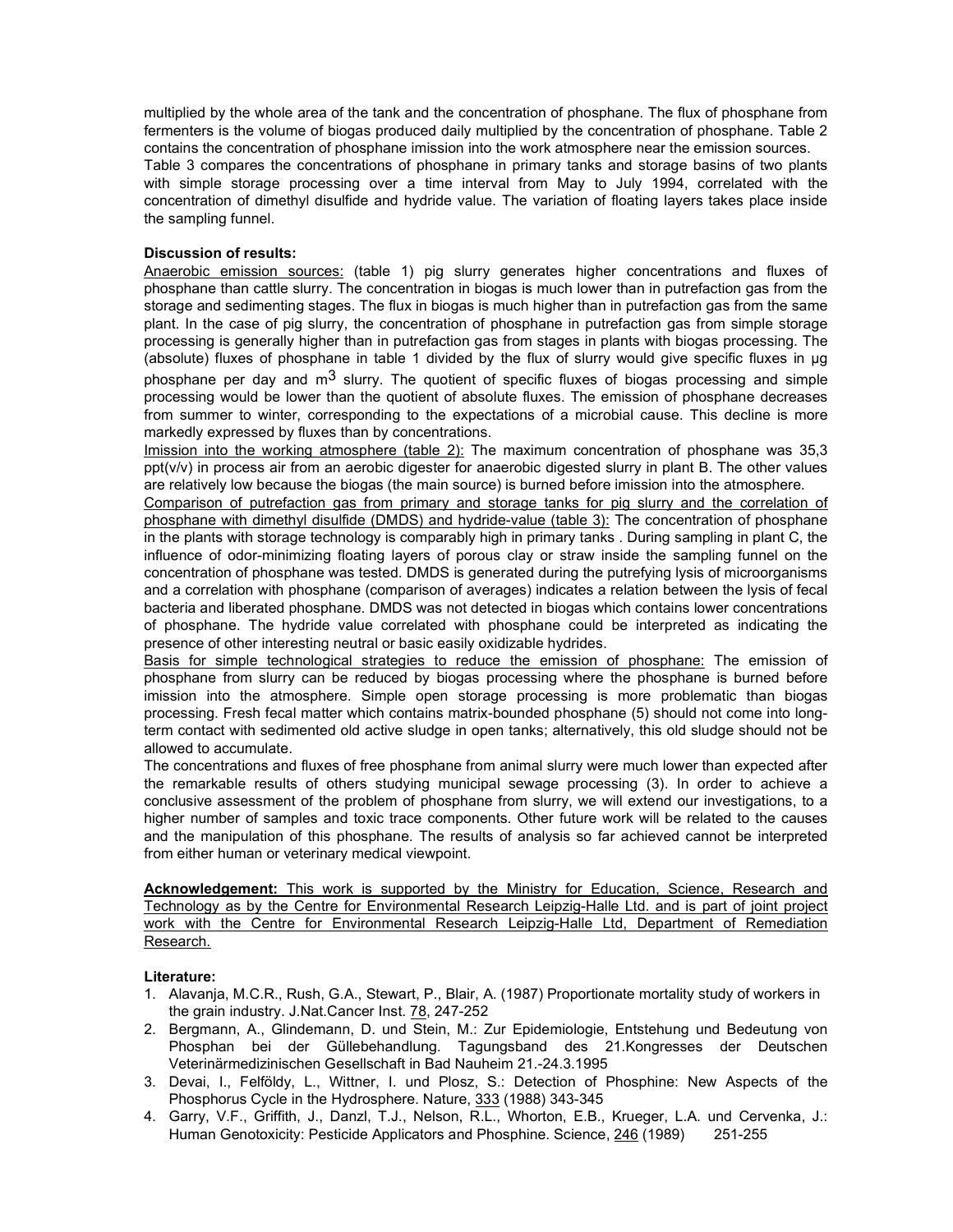- 5. Gassmann, G. und Glindemann, D.: Phosphan in der Biosphere. Angew.Chem. 105 (1993) 749-751; Phosphane in the Biosphere. Angew.Chem.Intern.Edit. 32 (1993) 761-763
- 6. Rudakov, K.I.: Die Reduktion der mineralischen Phosphate auf biologischem Wege. 2.Mitteilung, Zentbl.Bakt.ParasitKde, Abt.II, 79 (1929) 229-245
- 7. World Health Organization: Phosphine and selected metal phosphides. Environmental Health Criteria 73, 1-99, Genf 1988)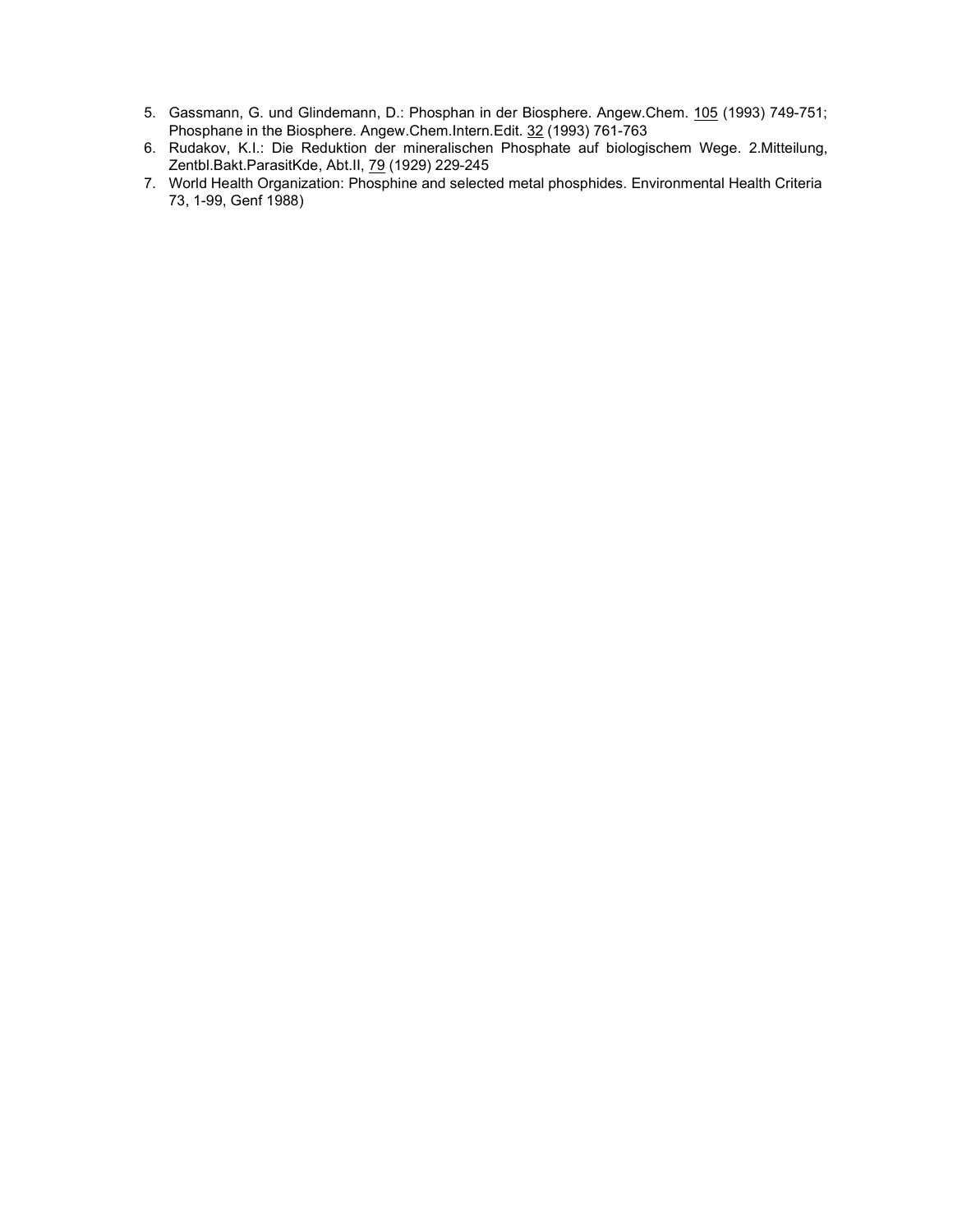# List of tables

## table 1

Concentration and flux of phosphane in gas samples from anaerobic stages of animal slurry processing. Seasonal trend from spring 1994 to winter 1994/95

| sample                                                                          | concentration phosphane / ppt/v/v) |                      |     |         | flux phosphane $/$ ( $\mu$ g/d) |               |                |         |
|---------------------------------------------------------------------------------|------------------------------------|----------------------|-----|---------|---------------------------------|---------------|----------------|---------|
|                                                                                 |                                    | spring summer autumn |     | winterl |                                 | spring summer | autumn         | winterl |
| plant A: cattle slurry and biogas processing (100 m <sup>3</sup> /d slurry)     |                                    |                      |     |         |                                 |               |                |         |
| biogas, fermenter 1                                                             | 13                                 | 3                    | 0.3 | 10      | 44                              | 10            |                | 34      |
| biogas, fermenter 2                                                             | 5                                  |                      | n   |         | 17                              | 0             | o              | 30      |
| mixed biogas, before refining                                                   |                                    | 4                    | 0.4 |         |                                 | 27            | 3              |         |
| mixed biogas, after refining                                                    | 158                                | 2                    |     |         | 1068                            | 14            |                |         |
| putrefaction gas, primary tank (50 m2)                                          |                                    | 140                  | 123 | 238     |                                 |               |                |         |
| interstitial gas, solid phase, fresh (20 m2)                                    |                                    | O                    | 18  |         |                                 | 0             | 0              |         |
| interstitial gas, solid phase, rotting (100 m2)                                 |                                    | 0                    | 5   | 55      |                                 | 0             | 0              |         |
| sum (independent fluxes)                                                        |                                    |                      |     |         |                                 | 14            | $\overline{7}$ |         |
| plant B: pig slurry and biogas processing (200 m <sup>3</sup> /d slurry)        |                                    |                      |     |         |                                 |               |                |         |
| biogas, fermenter 1                                                             | 95                                 | 197                  | 81  | 212     | 209                             | 433           | 178            | 466     |
| putrefaction gas, sedimenter 1 (70 m <sup>2</sup> )                             |                                    | 1623                 | 77  | 370     |                                 | 10            | Ω              |         |
| putrefaction gas, sedimenter 2 (70 m <sup>2</sup> )                             | 438                                | 1797                 | 49  | 1945    | 7                               | 44            |                | 13      |
| putrefaction gas, basin 8 (3000 m <sup>2</sup> )                                | 70                                 | 371                  | 76  | 156     | 31                              | 266           | 26             | 20      |
| interstitial gas, solid phase, fresh (10 m <sup>2</sup> )                       |                                    | 32                   | 21  | 52      |                                 | 0             | 0              | O       |
| interstitial gas, solid phase, rotting (150 m <sup>2</sup> )                    | 555                                | 1015                 | 31  | 57      | 5                               | 11            |                |         |
| process air, aerobic fermenter                                                  | 15                                 | 35                   | 27  | 6       | 1497                            | 3583          | 2788           | 607     |
| sum (independent fluxes)                                                        |                                    |                      |     |         |                                 | 4347          | 2993           | 1108    |
| plant C: pig slurry and simple storage processing (40 m <sup>3</sup> /d slurry) |                                    |                      |     |         |                                 |               |                |         |
| putrefaction gas, primary tank (100 m <sup>2</sup> )                            | 5085                               | 8995                 | 359 | 1685    | 29                              | 51            | 3              |         |
| putrefaction gas, storage basin (1500 m <sup>2</sup> )                          |                                    | 1827                 | 51  | 548     |                                 | 309           | 10             | 17      |
| sum (independent fluxes)                                                        |                                    |                      |     |         |                                 | 359           | 13             | 22      |

#### table 2

Concentration of phosphane in air samples in the imission sphere of animal slurry processing. Seasonal trend from spring 1994 to winter 1994/95

| sample                                                                      | phosphane / ppt/v/v) |               |        |        |  |
|-----------------------------------------------------------------------------|----------------------|---------------|--------|--------|--|
|                                                                             |                      | spring summer | autumn | winter |  |
| plant A: cattle slurry and biogas processing (100 m <sup>3</sup> /d slurry) |                      |               |        |        |  |
| centrifuge shop, 2 m beyond centrifuge                                      | 0.0                  |               | 1.4    | 0.3    |  |
| centrifuge shop, near centrifuge                                            | 0.5                  |               | 1.7    | 0.4    |  |
| air on transporter of solid phase                                           | 1.3                  |               | 3.8    | 0.0    |  |
| accumulated air, primary tank                                               |                      | 11.9          | 10.8   | 9.4    |  |
| accumulated air, storage basin                                              |                      | 0.9           | 1.9    | 0.7    |  |
| plant B: pig slurry and biogas processing (200 m <sup>3</sup> /d slurry)    |                      |               |        |        |  |
| process air, aerobic fermenter                                              | 14.8                 | 35.3          | 27.5   | 6.0    |  |
| process air, reservoir of aerobic fermenter                                 |                      | 3.9           | 1.7    | 1.0    |  |
| centrifuge shop, 1 m beside solid phase                                     |                      | 0.1           | 1.0    | 0.01   |  |
| centrifuge shop, near solid phase                                           | 0.2                  | 4.8           | 0.7    | 0.0    |  |
| 30 cm above solid phase, rotting                                            |                      | 10.2          | 2.7    | 0.3    |  |
| 150 cm above solid phase, rotting                                           |                      | 2.8           | 0.9    | 0.0    |  |
| near open aerobic digestion basin 7, west                                   |                      | 0.0           | 1.0    | 0.2    |  |
| near open aerobic digestion basin 7, east                                   |                      | 0.2           | 1.0    | 0.2    |  |
| near storage basin 8, north                                                 |                      | 0.1           | 2.8    | 0.0    |  |
| 1,5 m above storage basin 8                                                 |                      | 9.4           | 0.8    | 0.0    |  |
| accumulated air, storage basin 8                                            |                      | 12.9          | 6.6    | 6.3    |  |
| sedimenter 2, 10 cm above surface                                           | 5.1                  |               | 3.3    | 0.0    |  |
| sedimenter 2, 100 cm above surface                                          | 1.4                  |               | 1.4    | 0.0    |  |
| sedimenter 2, outside, 1 m                                                  | 0.4                  |               | 1.0    | 0.0    |  |
| windward of plant                                                           | 0.0                  | 0.0           | 0.8    | 0.0    |  |